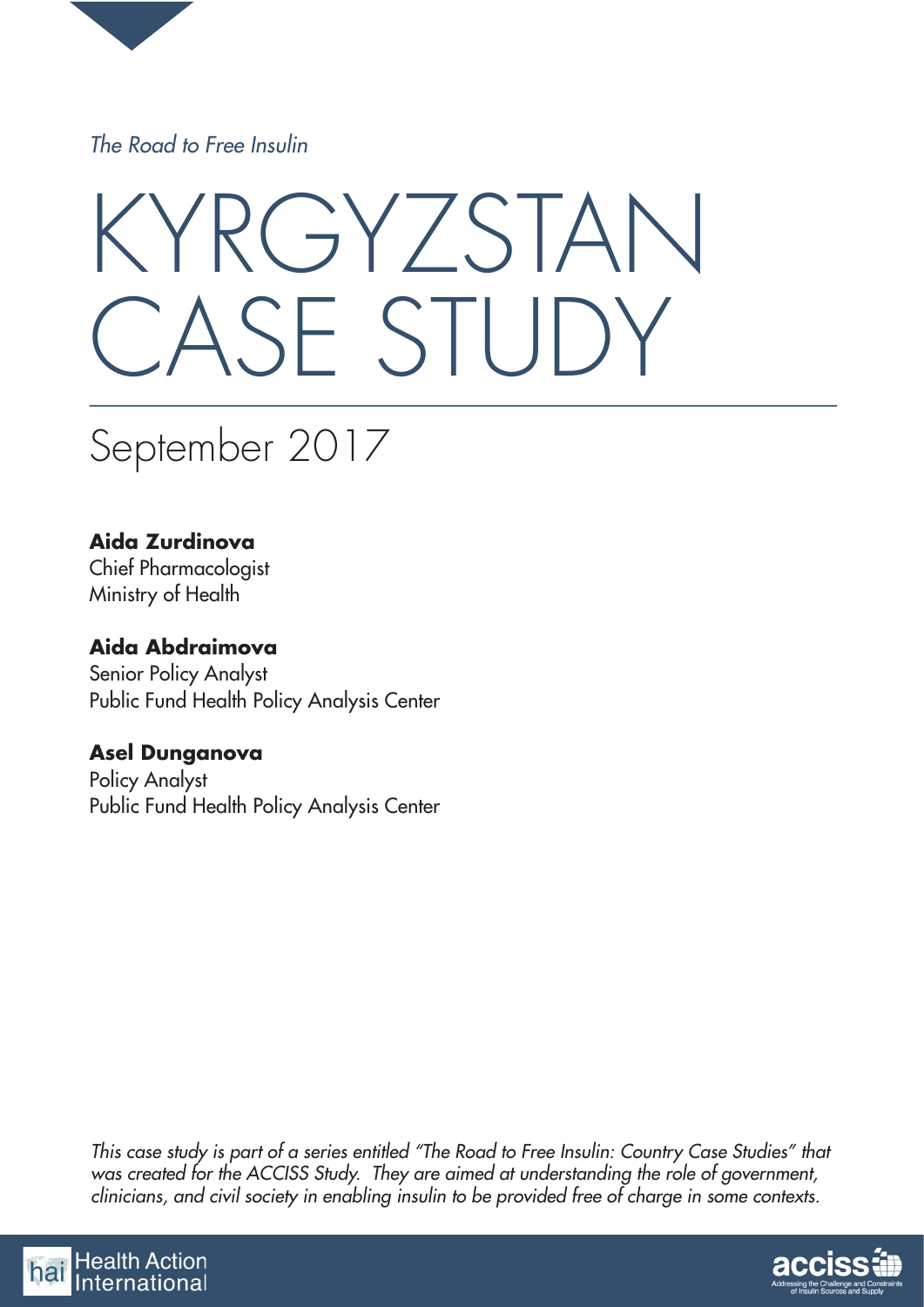# **The Road to Free Insulin: Kyrgyzstan Case Study**

**Aida Zurdinova**  Chief Pharmacologist, Ministry of Health

**Aida Abdraimova**  Senior Policy Analyst, Public Fund Health Policy Analysis Center

**Asel Dunganova**  Policy Analyst, Public Fund Health Policy Analysis Center

**September 2017** 

#### **Published by**

Health Action International Overtoom 60 (2) | 1054 HK Amsterdam The Netherlands | +31 20 412 4523 [www.haiweb.org](http://www.haiweb.org)

#### **Disclaimer**

The ACCISS Study is supported by The Leona M. and Harry B. Helmsley Charitable Trust and Stichting ICF. The analysis included in this report is that of the authors alone and does not necessarily refect the views of the Helmsley Charitable Trust or Stichting ICF. All references and conclusions are intended for educational and informative purposes and do

not constitute an endorsement or recommendation from the Helmsley Charitable Trust and Stichting ICF.

#### **Licensing**

This report is licensed under the Creative Commons Attribution-NonCommercial 4.0 International Licence. You may share and adapt this material if you give appropriate credit, provide a link to the licence, and indicate if changes were made. You may not use the material for commercial purposes. To view a copy of this licence, visit [http://creativecommons.org/licenses/by](http://creativecommons.org/licenses/by-nc/4.0/) $nc/4.0/$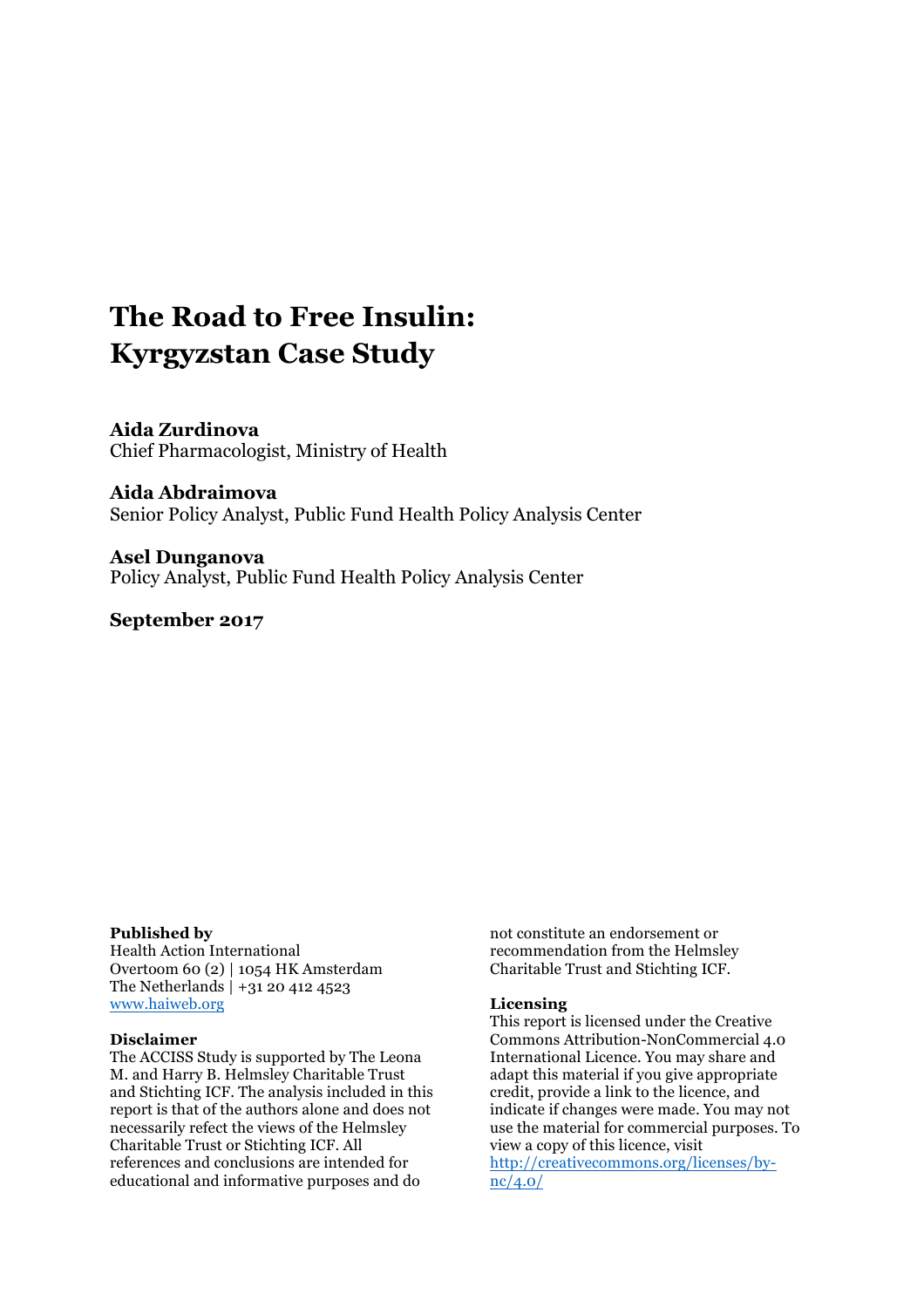#### **Background**

Kyrgyzstan (officially the Kyrgyz Republic) is an extremely mountainous landlocked country in Central Asia, with almost 90 percent of its territory 1,500m above the sea level. The country occupies an area of 199,951 km², the seventh largest area amongst Commonwealth of Independent States (CIS) countries. The [capital](https://en.wikipedia.org/wiki/Capital_city) and [largest city](https://en.wikipedia.org/wiki/List_of_cities_in_Kyrgyzstan) is [Bishkek](https://en.wikipedia.org/wiki/Bishkek).

As of 26 November 2015, the population of Kyrgyzstan reached six million people. Of those, 34 percent live in urban areas, and the rest in rural areas. Thirty-three percent of the population is under the age of 15 and seven percent is over 65 (1). The average population density is 31.1 people per km².

According to the National Statistics Committee (NSC) the Gross Domestic Product of Kyrgyzstan accounted for \$US6.56 billion (458 billion Kyrgyz soms) in 2016, the World Bank estimated the Gross Domestic Product (GDP) of Kyrgyzstan in 2015 to be US\$6,57 billion (GDP per capita in 2015 was US\$1163,3 USD) and the GDP annual growth was 3.5 percent  $(2).$ 

Based on World Health Organization's Global Health Expenditure Database, Kyrgyzstan spent US\$477 million on health care in 2014 in general, and per capita health financing was US\$82 dollars. Out of total health expenditures, 39 percent were spent by households, another 56 percent by the government (12 percent of the total allocated budget ), and the other five percent was from external funding. Government expenditure on health as GDP came up to four percent. Financing of the Kyrgyz health system comes from three principal sources: the public sector (general taxation and mandatory health insurance), private households (mainly in the form of out-of-pocket payments) and external funds from international development agencies (around nine percent in 2014).

#### **The Kyrgyz Health Care System**

The Kyrgyz Health Care System has considerably developed and drifted away from the standard Soviet model of Semashko (characterised by financing through the state budget but under strict centralised control and administration by the national government) through a long process of health sector reforms. These comprehensive reforms varied from changes made to the clinical practice to the transformations in health system organisation and financing aimed at strengthening primary health care and hospital sector restructuring. Particular attention was paid to the health system financing reform which envisaged Provider and Purchaser Split and the creation of a Single Payer system with implementation of incentive mechanisms. Currently, capitation is used for funding primary health care, and case-based financing for the hospital sector.

In terms of how the health system functions, it is made up of several levels: a national or republican level, a regional or oblast level that is divided into several districts or "raions". The raion level involves primary health care, which is represented by family medicine centres (FMC) and secondary health care level is represented by territorial hospitals. Oblast and republican facilities involve the delivery of specialised and high-technology care. Health facilities are also subdivided by the level of health care delivery into PHC, inpatient care (including tertiary level facilities), public health organisations and others.

#### **Diabetes in Kyrgyztan**

Like many countries, Kyrgyzstan is facing a growing burden of non-communicable diseases (NCD), with cardiovascular disease (CVD) the main cause of mortality of adult population, amounting to 50,8 percent (2015, RHIC) in total mortality of the population. Diabetes is one of the key risk factors of CVDs. Therefore, since 2006 CVD has been a priority in the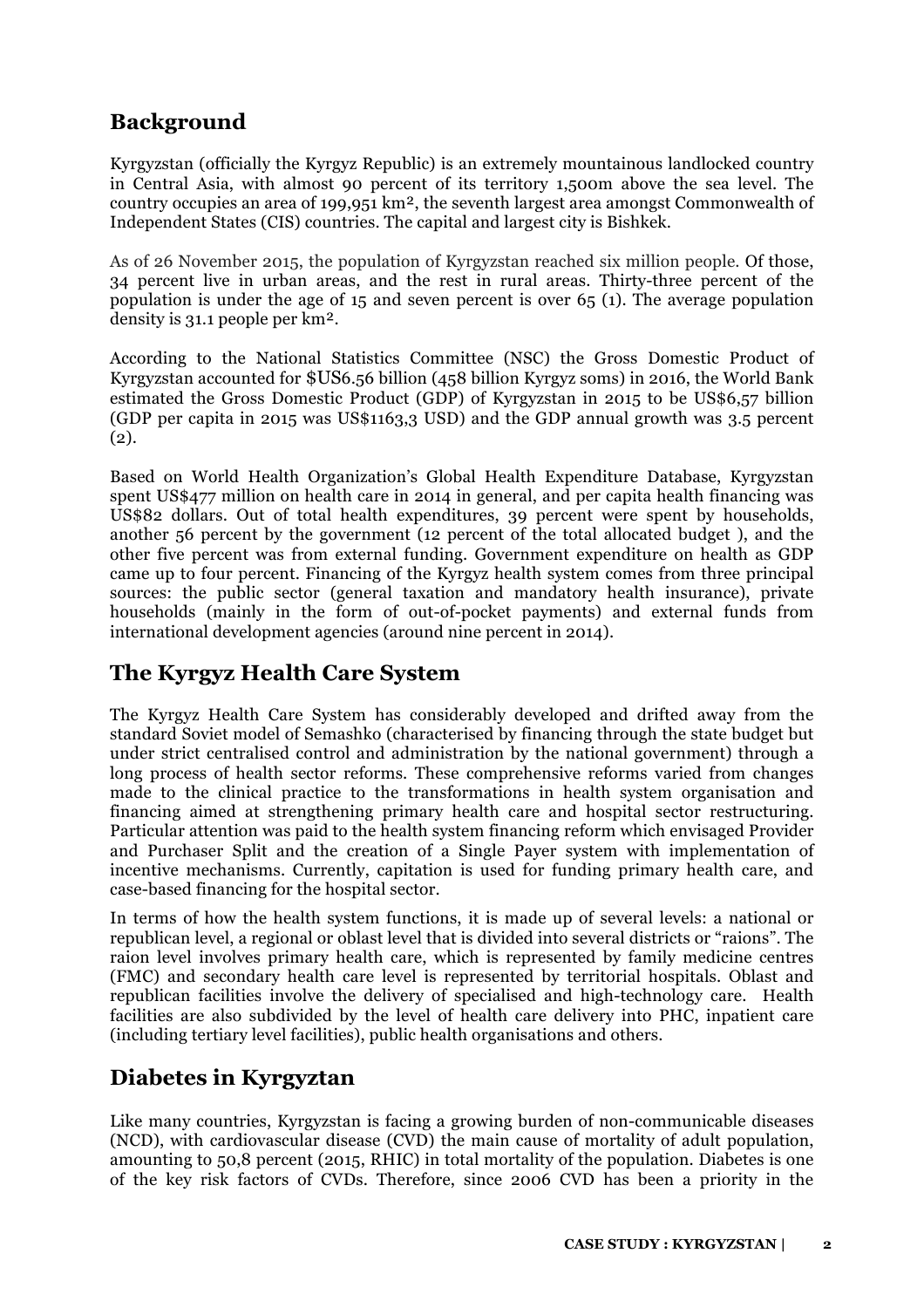consecutive national health reform programs: Manas Taalimi and Den Sooluk [\(http://densooluk.med.kg/images/MyFiles/DenSooluk/Densooluk\\_eng.pdf](http://densooluk.med.kg/images/MyFiles/DenSooluk/Densooluk_eng.pdf)), reflecting the commitment and priority given by the Government to these health issues, which have led to improved health system performance and a reduction in the burden of avoidable cardiovascular disease.

Prevalence of diabetes and related risk factors such as weight gain and obesity is increasing in the country (8.6 percent and 44.5 percent accordingly in 2016 [3]). As of 1 January 2017, there were only 2,071 registered with type 1 diabetes, including children under 14 years old (319), and 47,632 people registered with type 2 diabetes. This is less than one percent of the total population (0.8 percent). It is obvious that the actual number is larger since many people with signs of this condition, especially in rural areas do not undergo an appropriate examination. PHC doctors do not have the commitment to identify and register patients with diabetes in a timely manner, especially type 2 diabetes patients.

Primary health care is delivered to people with diabetes by FMC and general practice centres (GPC) at raion level and by the City Endocrinology Dispensary in Bishkek, the capital of Kyrgyzstan.

All consultations are provided free of charge at the primary level, as well as basic laboratory tests in FMCs (blood glucose, total cholesterol, creatinine etc.). Tests for glycated hemoglobin (HbA1C), blood lipids are carried out in private laboratories only, at the average price of US\$ 10-15 for and US\$ 25-30, respectively. These tests must be paid out of pocket.

At the primary level basic NCD services are delivered by a family doctor. However, even in regions, where family medicine principles work well, people with diabetes are referred to an endocrinologist for diagnosis confirmation, treatment correction and regular consultations. Family doctors tend to believe that follow-up and management of patients with diabetes is the responsibility of endocrinologists.

According to the State Benefits Program approved by the Kyrgyz Republic Government, inpatient health care is delivered for people with diabetes free of charge in hospitals. Hence, a practice of "preventive" hospitalisations takes place, at least once a year, particularly for people with type 1 diabetes. Inpatient specialised care is delivered to people with diabetes in endocrinology departments of tertiary health organisations (National Hospital, National Mother and Child Health Center, endocrinology departments in oblast merged hospitals) and secondary health organisations – raion territorial hospitals which have endocrinology beds.

Endocrinologists are available in family medicine centres of raion level only. Those patients who live outside the raion center in villages come regularly to the endocrinologist for advice and to get a free insulin (this may take up to one hour by private transport using their own money). Waiting time of patients for endocrinologists' consultations may be up to several hours without previous appointment.

#### **The Provision of Free Insulin**

All people with diabetes, including children, are provided with free insulin and it is not sold in the retail pharmacy network.

Because of the insufficient funding, insulin cartridges are only purchased for children until the age of 18 years of age. Adults with diabetes use insulin in vials. The number of purchased insulin syringes is not enough, people must buy these using their own funds.

Insulin and some oral pharmaceuticals are purchased centrally by the MoH, and delivered to the central warehouse of the Department of Drugs Provision which is a structural division of the MoH. According to the distribution list of the MoH and based on needs, insulin is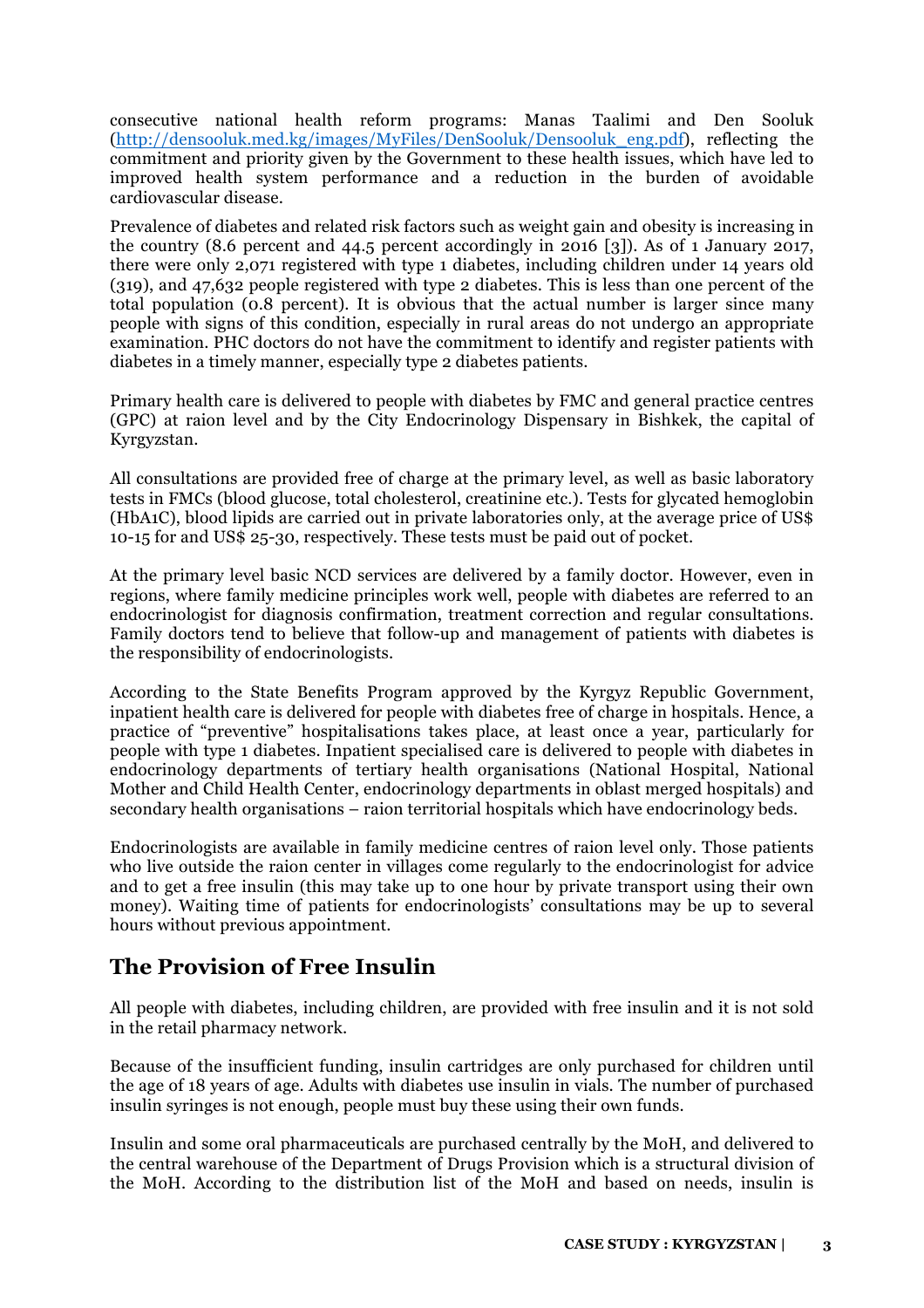distributed to oblast FMCs and OMHs. These health organisations are then responsible for the distribution across the whole oblast. Oblast health organisations apply to the central level in Bishkek, raion health organizations apply to the oblast level. Oblast health organisations go to the central level once a quarter to obtain the required amount of insulin. Organisation of trips to Bishkek and transportation of insulin are the responsibility of oblast health organisations. The transportation of insulin is also specified as a serious challenge.

The Ministry of Health centrally purchases insulin and distributes it to the oblast level, then from the regional (oblast) level, insulin is distributed to the raion (district) level at PHC – to FMCs. Usually, raion FMCs receive the insulin supply for six months. In the FMC, insulin is distributed by the endocrinologist, but the chief nurse of the FMC typically hands over the insulin to patients as prescribed by the endocrinologist for two months.

When a person with diabetes who needs insulin is hospitalised, a territorial hospital makes a request to the FMC for the delivery of insulin. In Bishkek, insulin is received from the warehouse of the MoH and is distributed by the City Endocrinology Dispensary. There are no insulin stores in FMCs of Bishkek.

In accordance with the Kryg Law "On state procurements", insulin procurements are carried out by tendering, once every two years. A commission, which involves the MoH and representatives of professional diabetes associations, develops specifications for procurement of specific types of insulin by lots. Pharmaceutical companies, represented by international pharmaceutical companies, offer prices on CIP terms (carriage and insurance paid to Bishkek).

A key requirement is that a purchased pharmaceutical should be registered in Kyrgyzstan. All pharmaceuticals in the EDL, including insulin, are exempted from VAT and other import charges. Currently, the MoH only carries out centralised purchases of insulin and desmopressin for diabetes insipidus using the state budget funds.

As a result of tender, a winning company delivers insulin to the central warehouse. The MoH makes payments most often after the delivery of insulin and payment time limit can be more than six months after the delivery of goods, due to uneven opening of budgetary financing for the MoH by financial authorities.

Kyrgyzstan only purchases insulin from two manufacturers - Eli Lilly and Company and NovoNordisk. According to data on purchases of insulin for 2016, 31,4 percent of the total allocated funds for insulin were spent on analogue insulin. It should be noted that only children with type 1 diabetes (aproximately 300 children) are provided with analogue insulin. Thus, one third of the total allocated funds for insulin is spent for these children. The rest of the budget is used to purchase human insulin for adults with type 1 and type 2 diabetes. The most commonly procured insulin is Humulin R and NPH in 10ml vials, at a price of US\$3.3 per vial. All other insulins purchased (in smaller quantities) and are available only in cartridges and pens. These prices range from Humulin R for US\$12 per pack of five 3ml cartridges, to Levemir at US\$70.98 per pack of five 3ml cartridges, to a Novorapid pen which is priced at US\$53.13 per pen.

#### **History of the Provision**

In 2006, the law of the Kyrgyz Republic "On Diabetes Mellitus" came into force. This law establishes that management of diabetes should be free of charge for those affected, as well as insulin, oral medications and services for monitoring blood glucose. In accordance with this law, special conditions have been created for centralised purchases of insulin and some oral antidiabetic drugs by the Ministry of Health. This law also regulates free provision of inpatient medical care, consultations and laboratory tests. However, some components of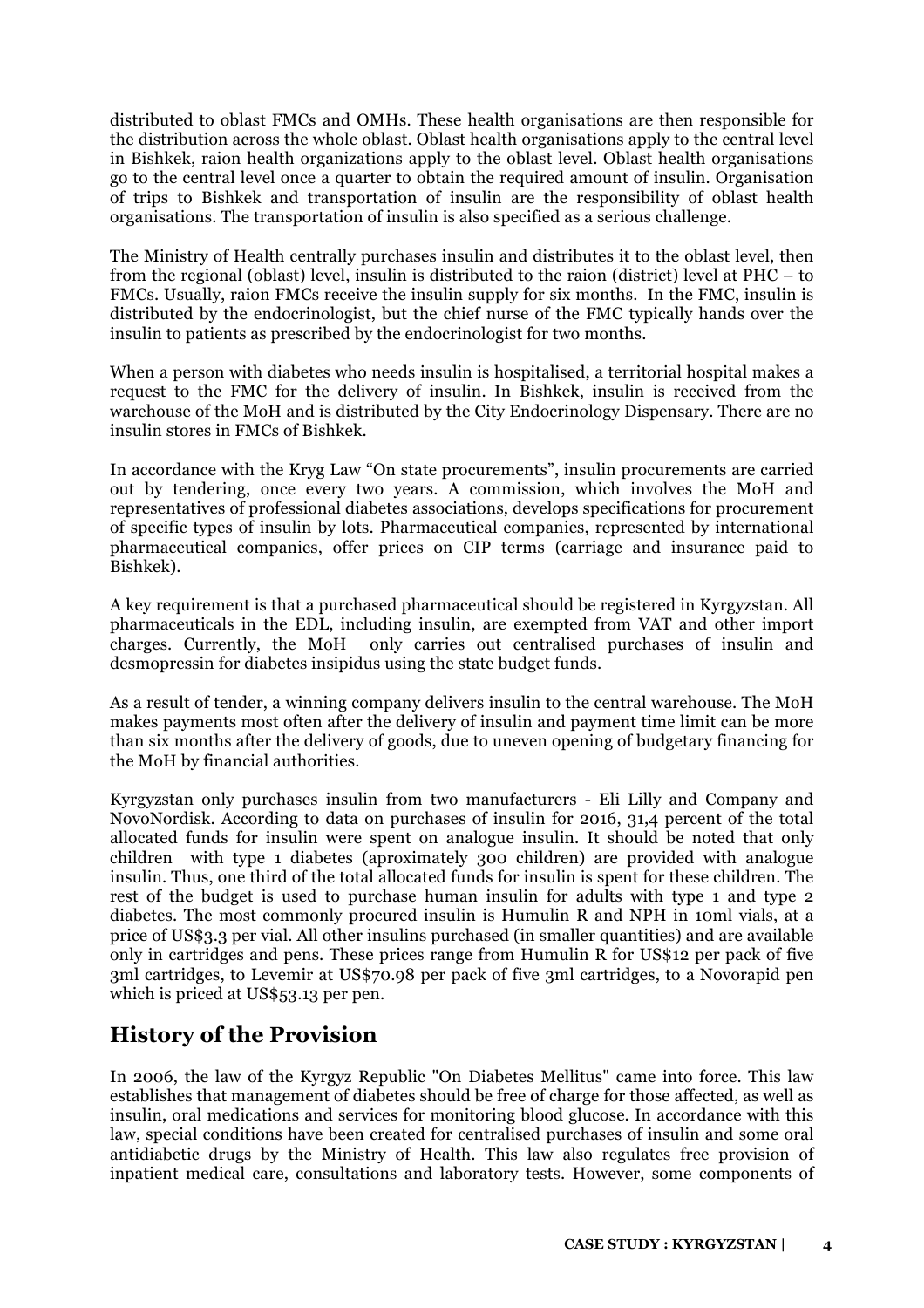this law remain unrealised due to insufficient funding, the devices to control and monitor blood glucose and the devices to inject insulin, are not purchased to the full extent.

It should be noted that adoption of the law of the Kyrgyz Republic in 2006, which guarantees free provision of insulin, does not mean that until this time there were other conditions for the provision of insulin. This practice has remained since the days when Kyrgyzstan was not yet independent and before the health care reform implementation.

MoH is responsible for health policy implementation including the obligations under which it manages the procurement and distribution of insulin.

The Diabetes Association of Kyrgyzstan was created in 1998 to ensure protection of rights of people with diabetes. The Diabetes Federation was established in 2008 by parents of children with type 1 diabetes. The key activity of these organisations is diabetes education. Associations play an important role in improving diabetes management; and free provision of insulin remains on the agenda of the Government and the MOH as a result of their efforts. However, currently there are only a couple of associations which carry out educational activities in Kyrgyzstan. They operate at the central level only in the capital of Kyrgyzstan, Bishkek. All their activities are carried out using donor funds and are not regulated by the MoH.

#### **Challenges/Lessons Learned**

Diabetes management at the PHC level is poor, particularly in rural areas. Diabetes prevention and early detection are ineffective due to a low level of professional knowledge and inadequate commitment of family doctors to diabetes management. Family doctors are not involved in the follow-up of patients with diabetes. Further, family doctors do not pay attention to education particularly with type 2 diabetes and the role of nurses in diabetes management is very limited. These functions are completely entrusted to endocrinologists, whose availability in regions is limited.

Diagnosis and follow-up of complications resulting from diabetes (diabetic nephropathy, retinopathy, etc.) are handled by other doctors of sub-specialties (nephrologists, ophthalmologists, etc.), whose accessibility is also limited in regions. In regions and remote FGPs, access to endocrinologists is also limited. Thus, according to the MoH, in 68 percent of diabetes management cases decompensation of diabetes remains at the primary level.

Due to the lack of education for people living with diabetes, people are poorly informed about the consequences of diabetes, healthy lifestyle, nutrition, physical activity, etc. Therefore, most do not adhere to continuous treatment and healthy lifestyle. "Schools of Diabetes" are well developed at the central level only with the assistance of non-government organisations.

NCDs, including diabetes, have a special place in health sector policy. However, health policy is considered to be an area of responsibility for the MoH only. Despite the fact that the government is involved in cross-sectoral coordination, interagency cooperation is one of the significant barriers to population-based interventions.

While a special emphasis is placed on comprehensive NCD prevention and control; and a number of specific programmes are adopted, the programme to prevent and fight diabetes in the Kyrgyz Republic has not been approved yet, although efforts to develop draft program were made as early as in 2010. Moreover, there is no national agency that would be responsible for advisory and methodological support to diabetes management across the country.